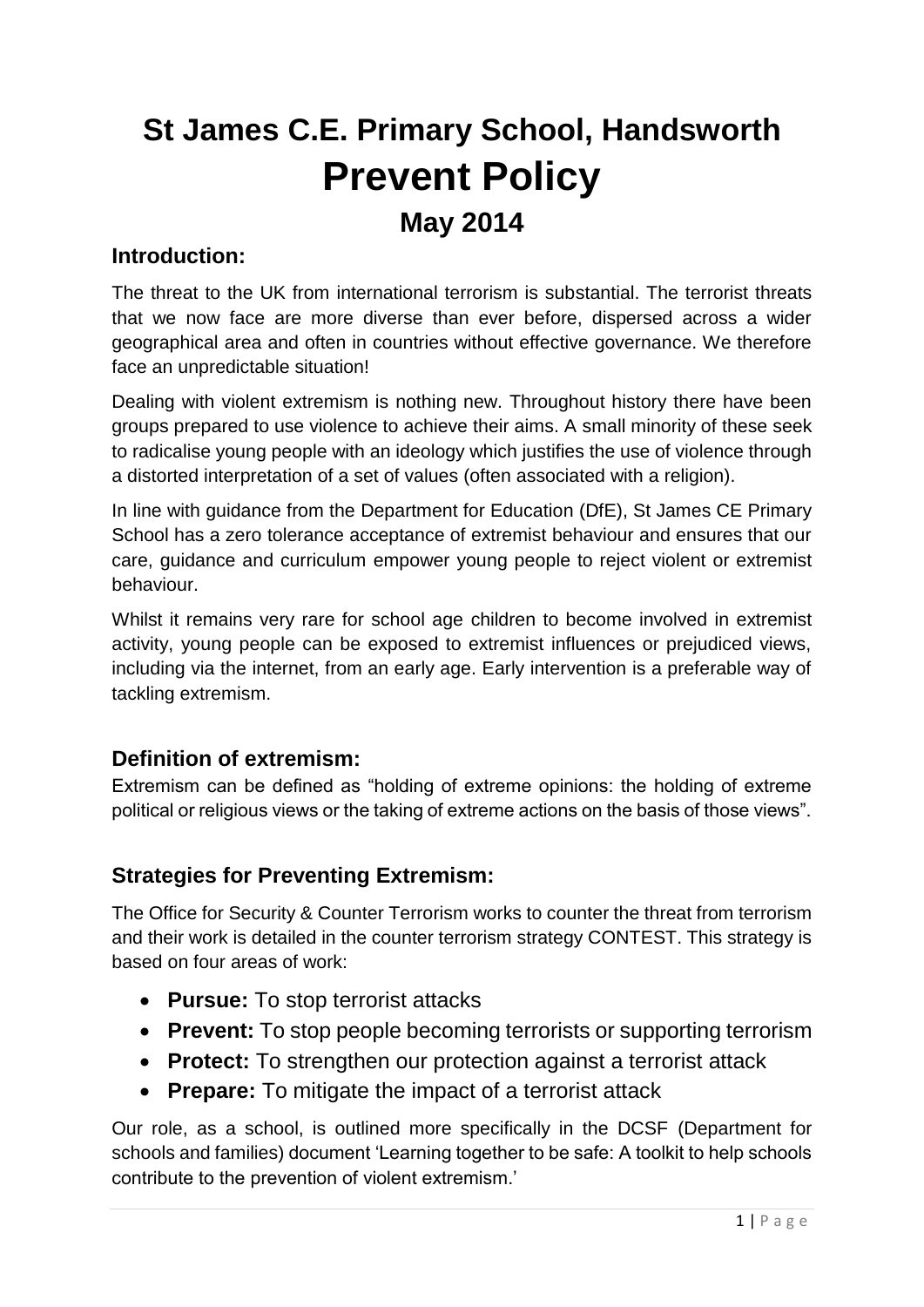# **Aims:**

At St James CE Primary School we follow the principles outlined in the DCSF (Department for schools and families) took kit which seeks to:

- **Raise awareness** within school of the threat from violent extremist groups and the risks for young people.
- Provide **information** about what can cause violent extremism, about preventative actions taking place locally and nationally and where we can get additional information and advice.
- Help schools understand the **positive contribution** they can make to empower young people to create communities that are more resilient to extremism and **protecting the wellbeing** of particular pupils or groups who may be vulnerable to being drawn into violent extremist activity.
- Provide advice on **managing risks** and responding to incidents locally, nationally or internationally that might have an impact on the school community.

At St James CE Primary School we will build on the Governments five strands to help address the factors that research suggests can cause people to become involved in extremism. In a school context the five strands are to:

- 1. understand how an extremist narrative which can lead to harm can be challenged by staff in schools; and model to pupils how diverse views can be heard, analysed and challenged in a way
- 2. which values freedom of speech and freedom from harm
- 3. understand how to prevent harm to pupils by individuals, groups or others who promote violent extremism, and manage risks within the school
- 4. understand how to support individuals who are vulnerable through strategies to support, challenge and protect
- 5. increase the resilience of pupils and of school communities through helping pupils acquire skills and knowledge to challenge extremist views, and promoting an ethos and values that promotes
- 6. respect for others.
- 7. use teaching styles and curriculum opportunities which allow grievances to be aired, explored and demonstrate the role of conflict resolution and active citizenship.

The school will use these principles to guide our work in all areas including building on our work in:

- Promoting the Every Child Matters (ECM) outcomes for all pupils
- Promoting pupil wellbeing, equalities and community cohesion
- Building the resilience of the school, working with partners, to prevent pupils becoming the victims or causes of harm
- Working with other agencies and parents to build community networks of support for the school.

The toolkit forms the body of this policy and is available to download from:

[http://dera.ioe.ac.uk/8396/1/DCSF-Learning%20Together\\_bkmk.pdf](http://dera.ioe.ac.uk/8396/1/DCSF-Learning%20Together_bkmk.pdf)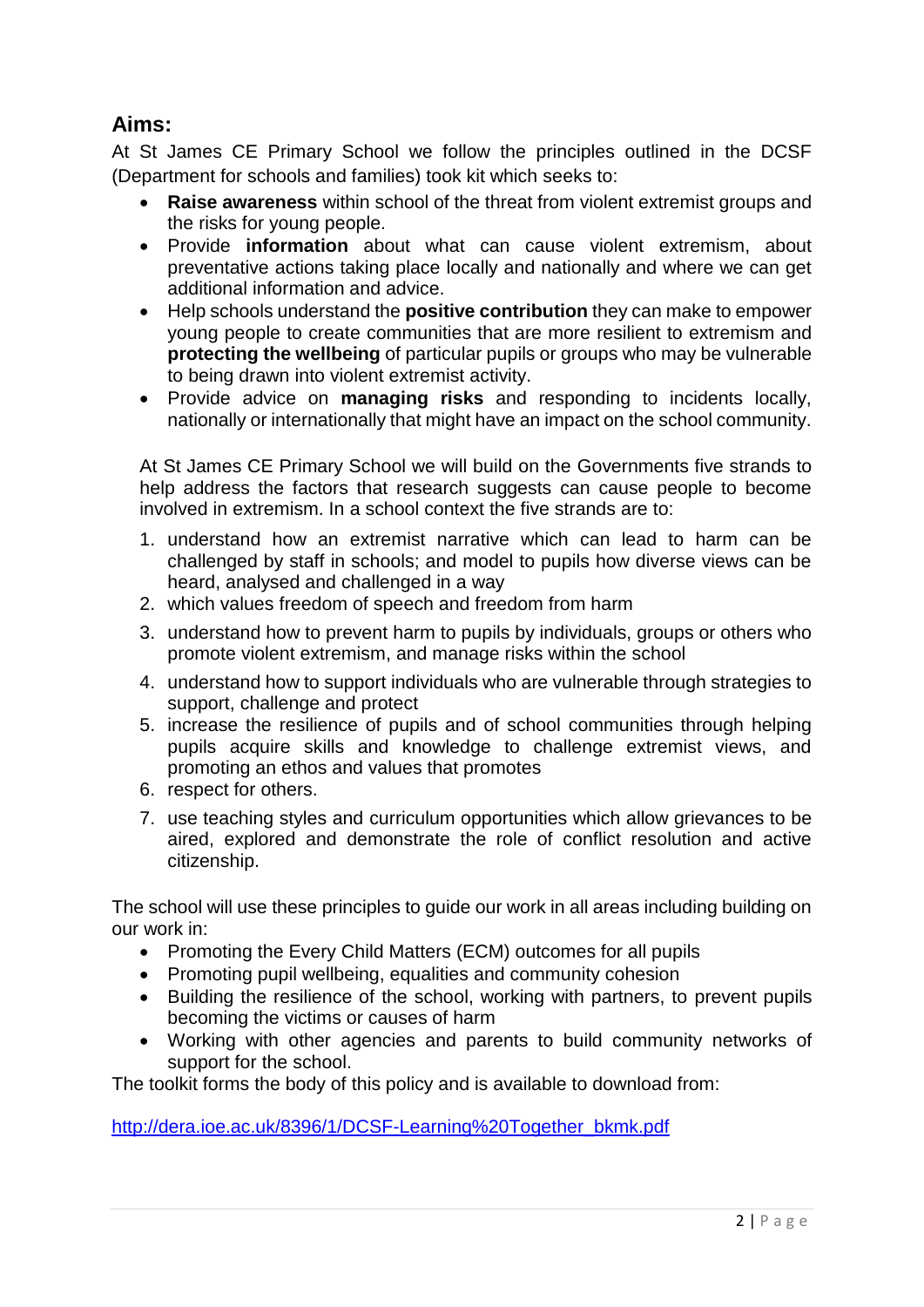## A tiered approach



The toolkit forms the body of this policy and is available to download from: [www.communitycohesionncc.org.uk/docs/280.pdf 3](http://www.communitycohesionncc.org.uk/docs/280.pdf%203)

See for further guidance, 'prevent duty' in the Counter-Terrorism and Security Act 2015.

The guide 'The use of social media for online radicalisation' is also available to help schools.

Read further prevent duty guidance for use in England, Wales, and Scotland including information for higher and further education institutions.

#### *Helpline*

If you are concerned about extremism in a school or organisation that works with children, or if you think a child might be at risk of extremism, contact this helpline. Open Monday to Friday from 9am to 6pm (excluding bank holidays).

**Preventing extremism in schools and children's services** Email [counter.extremism@education.gov.uk](mailto:counter.extremism@education.gov.uk) Telephone 020 7340 7264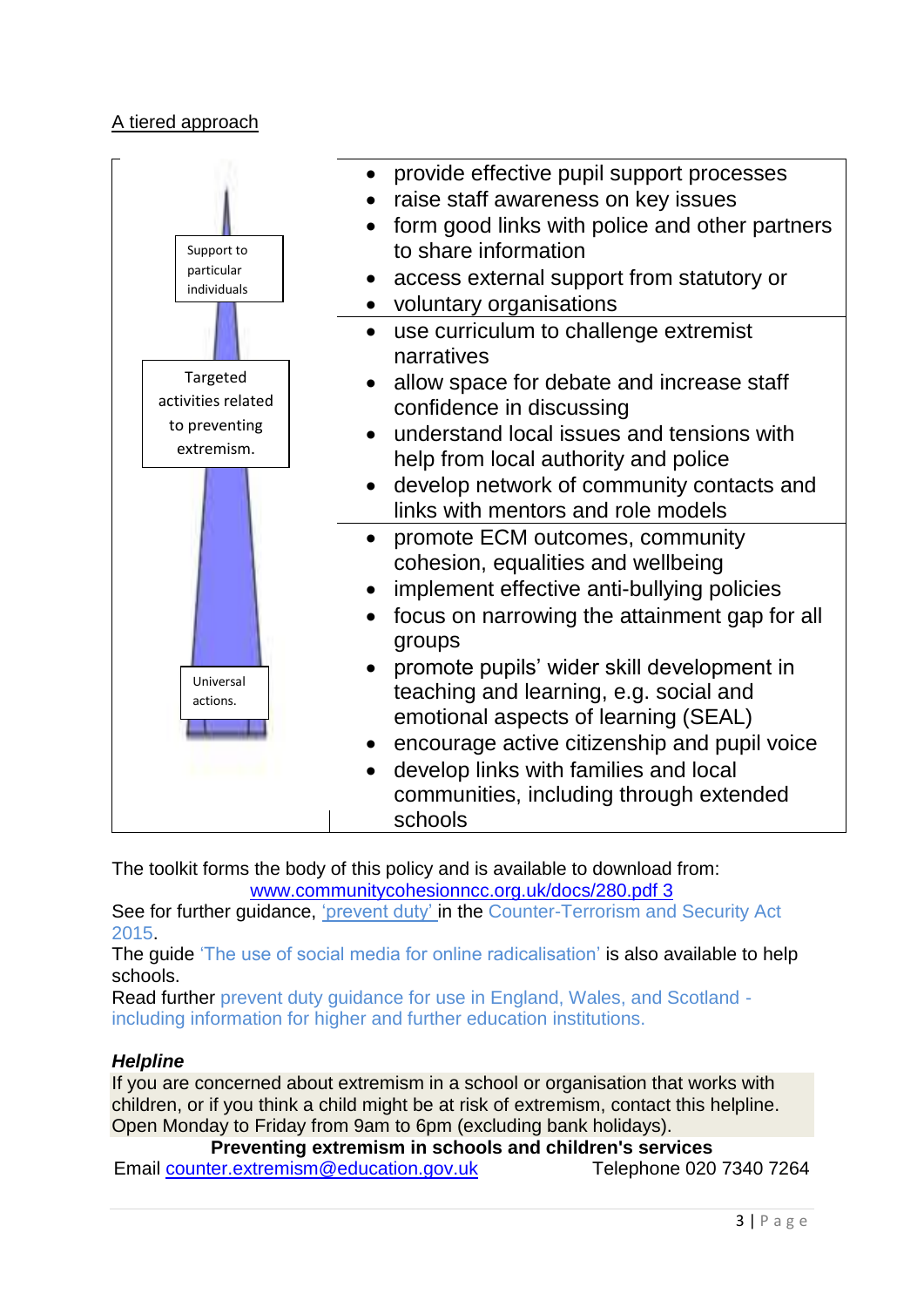Written by: Elaine Riley (May 2014) Reviewed annually Last review: 27<sup>th</sup> april 2017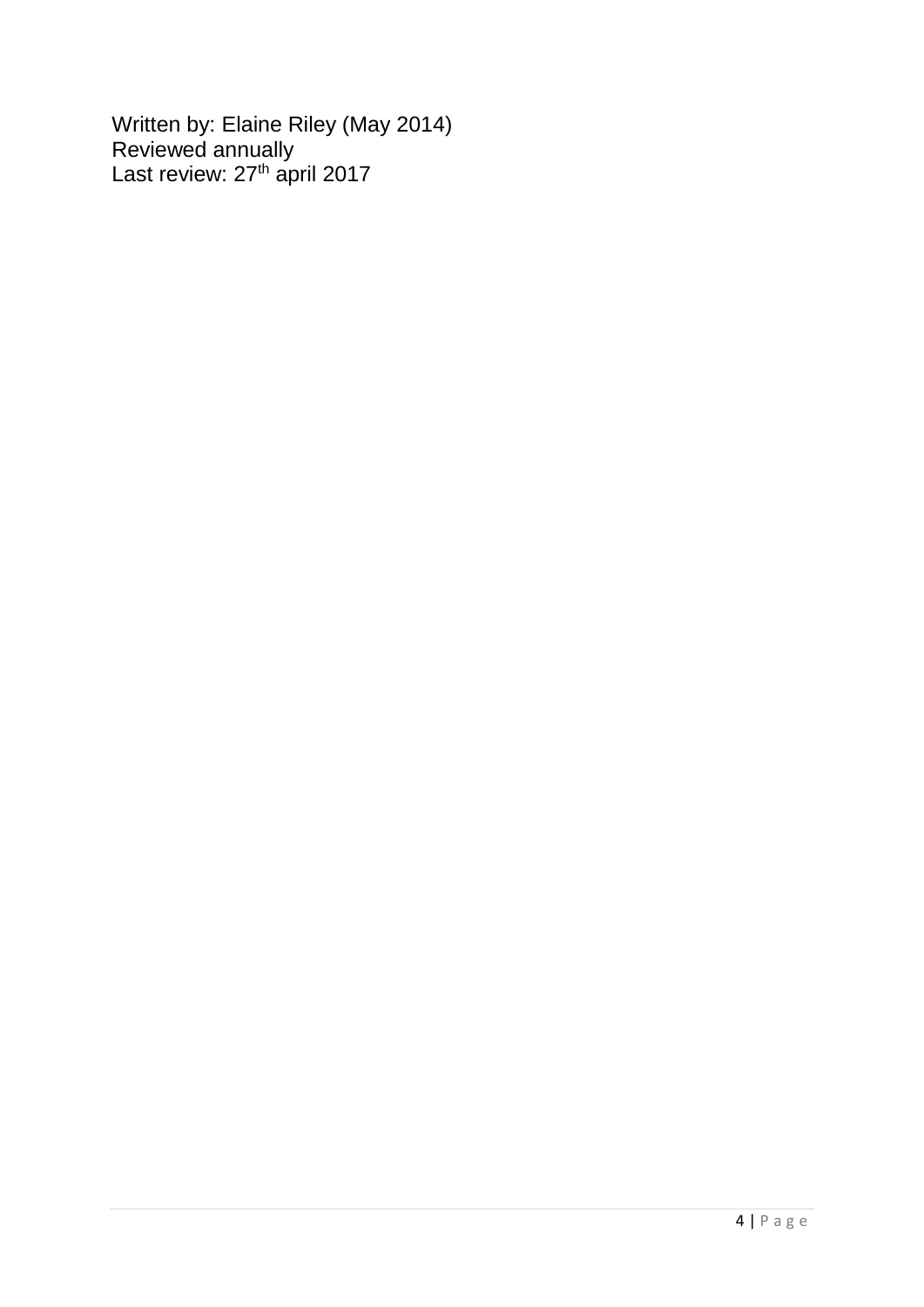# **Appendix 1:**

## Prevent Strategy and Channel.

These are two papers which have been drawn up by the government to support vulnerable adults and also young people from being radicalised and turning to terrorism or terrorist organisations in whatever form that may take.

Prevent Strategy (June 2011): **Education** Schools and children

#### Next steps

10.44 We regard Prevent work with children and with schools as an important part of the strategy. But this work needs to be proportionate. It must not start from a misplaced assumption that there is a significant problem that needs to be resolved. We have seen some evidence of very limited radicalisation of children by extremist or terrorist groups. There is further evidence that some schools – and some supplementary schools – have used teaching materials which may encourage intolerance. And we know that some extremist or terrorist organisations have held positions of influence in education or in other organisations working closely with children. But these issues must be kept in perspective. And they are not all within the remit of Prevent.

10.45 Schools can help to protect children from extremist and violent views in the same ways that they help to safeguard children from drugs, gang violence or alcohol. Schools' work on Prevent needs to be seen in this context. The purpose must be to protect children from harm and to ensure that they are taught in a way that is consistent with the law and our values. Awareness of Prevent and the risks it is intended to address are both vital. Staff can help to identify, and to refer to the relevant agencies, children whose behaviour suggests that they are being drawn into terrorism or extremism.

10.55 Over the lifetime of this strategy, DfE will undertake the following Prevent-related work in England:

- ensure that teachers and other school staff know what to do when they see signs that a child is at risk of radicalisation;
- continue to collaborate and encourage collaboration with policing and the development of products for teachers;
- as part of the planned changes to the inspection arrangements for maintained schools, give due weight to schools' activities in support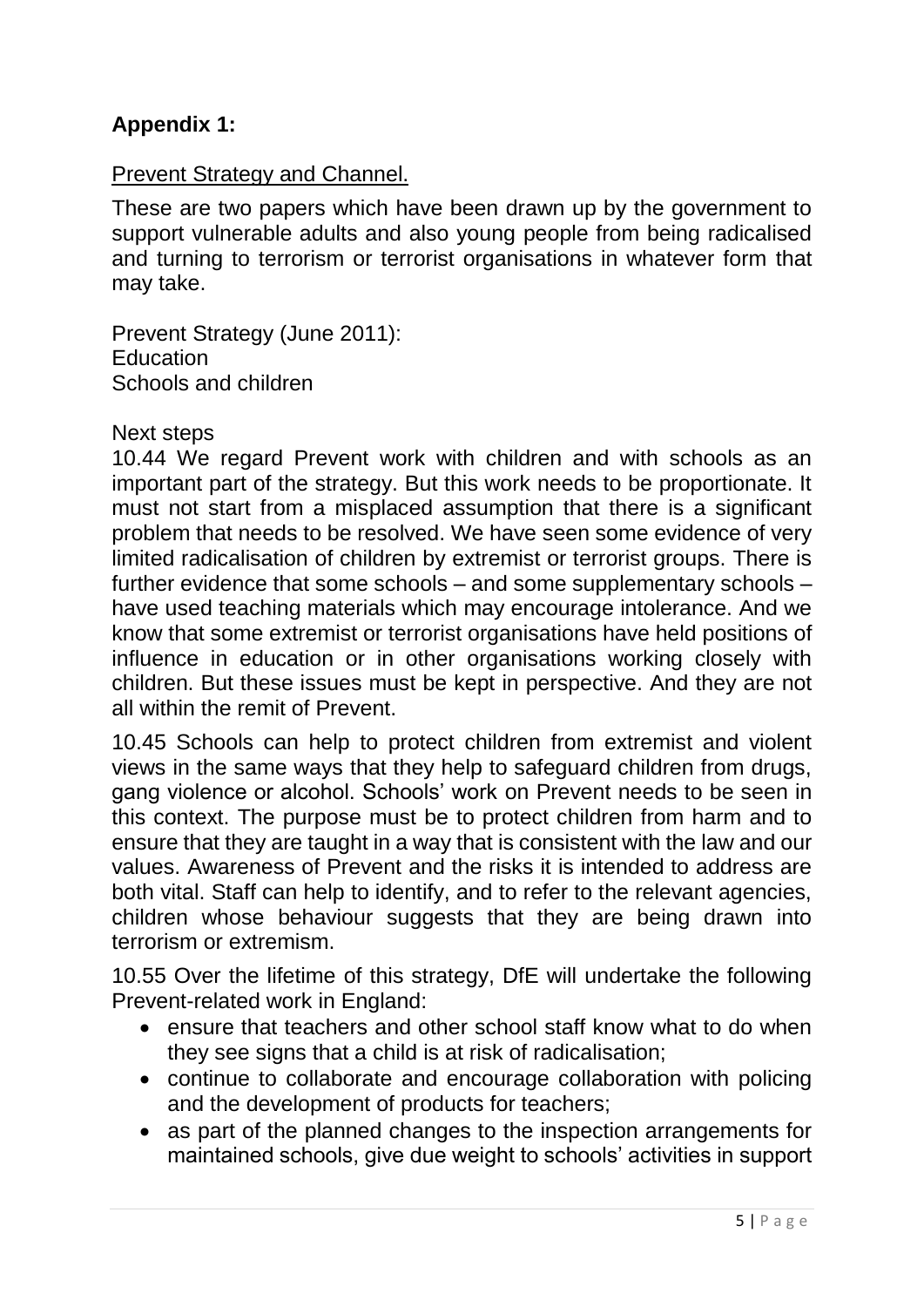of our shared values, and for any concerns to be reflected in the report;

- strengthen the Independent School Standards to ensure that schools understand their obligations;
- establish a set of standards for teachers which clarifies obligations regarding extremism;
- provide effective financial and non-financial 'due diligence' to minimise the risk that those with unacceptable views can set up Free Schools or gain control of academies or other publicly-funded schools;
- work with the Charity Commission to ensure that schools that are charities and under their jurisdiction comply with charity law;
- work to reduce the risk that children and young people are exposed to extremist views in out of school hours provision; and
- help children's services work with schools and other agencies, including Channel, to identify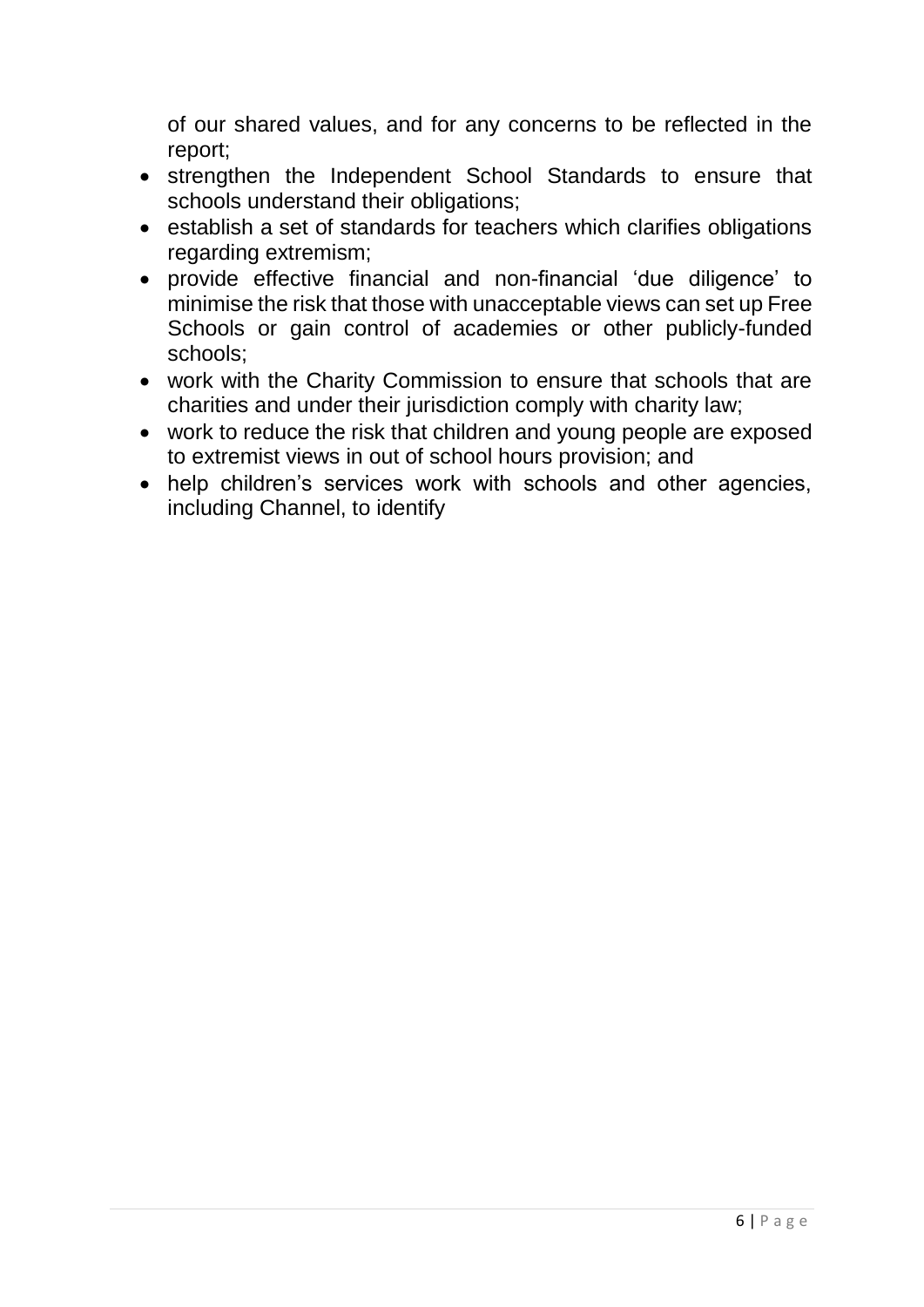# **Appendix 2:**

# **Channel: Protecting vulnerable people from being drawn into terrorism**

1.1 Channel is "a multiple-agency approach to protect young people at risk of radicalisation."

- identify individuals at risk of being drawn into terrorism

- assess the nature and extent of the risk

- develop the most appropriate support plan for the individuals concerned 1.2 It is "about safeguarding children and adults from being drawn into committing terrorist-related activity. It is about early intervention to protect and divert people away from the risk they face before illegality occurs."

2.11/12 Channel referrals should be prioritised by the Local authority and are the primary responsibility of the Channel police practitioner.

2.14 Channel is not an intelligence gathering process; it is a process for providing support to people at risk. It requires sharing of personal information.

2.15 Information should only be shared if it is a necessity in light of risks to the individual / public. Wherever possible the consent of the person concerned should be obtained. In the absence of consent, one of the "gateway / exemption conditions" must be satisfied. The "Power to Share" must be in place under the Data Protection Act, the Human Rights Act and the Common Law Duty of Confidentiality.

3.3 A Channel referral is intended to be an "early intervention to protect and divert people away from the risk they may face before illegality relating to terrorism occurs." A referral will not lead to an individual receiving a criminal record.

3.4 Channel applies a vulnerability assessment framework built around three dimensions:

- Engagement with a group, cause or ideology

- Intent to cause harm

- Capability to cause harm

3.8-10 see 22 vulnerability indicators

## **Vulnerability**

3.8 Completing a full assessment for all 22 factors requires thorough knowledge of the individual that may not be available at the point of the initial referral. However, there are a number of behaviours and other indicators that may indicate the presence of these factors. Example indicators that an individual is engaged with an extremist group, cause or ideology include:

- spending increasing time in the company of other suspected extremists;
- changing their style of dress or personal appearance to accord with the group;
- their day-to-day behaviour becoming increasingly centred around an extremist ideology, group or cause;
- loss of interest in other friends and activities not associated with the extremist ideology, group or cause;